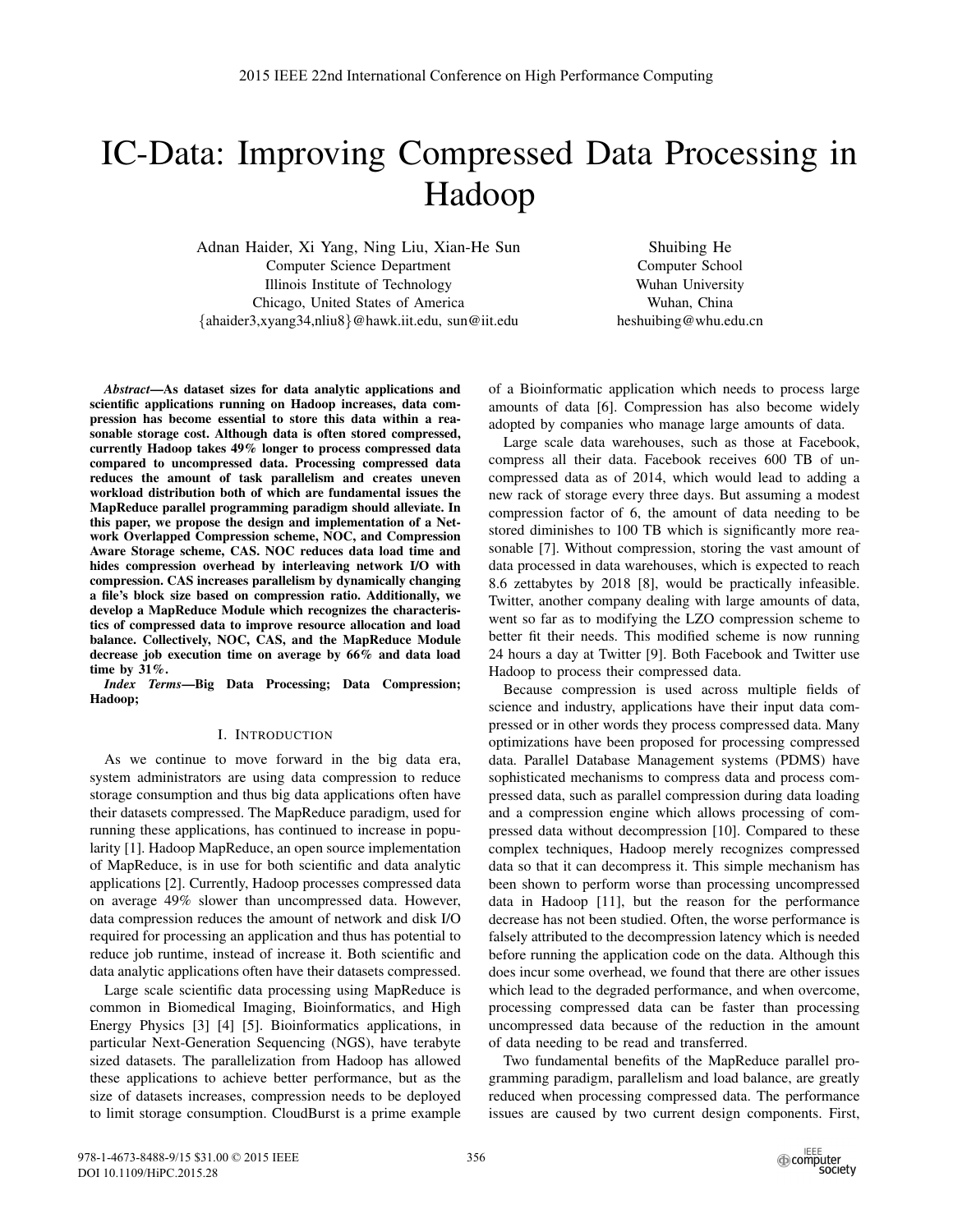the Hadoop Distributed File System (HDFS) does not treat the storage of compressed data any differently than uncompressed data even though the processing requirements are quite different. Second, MapReduce's resource allocation is based on compressed data size, when in fact execution time and amount of needed resources depends on the decompressed data size. In detail, processing compressed data has three core issues which lessen the benefits provided by Hadoop:

- The number of map tasks created is determined by the compressed dataset size. Thus, the number of tasks decreases as compression ratio decreases and the amount of data each task must process increases as compression ratio decreases. This results in less tasks which individually process more data resulting in decreased parallelism and increased job runtime.
- The variation between each map task's runtime increases since the duration of a map task depends on the amount of data it has to process which in turn depends on the varying compression ratio for different files. Runtime variation results in long running tasks which prolong job execution time and reduce load balance.
- Compressing data is a significant overhead in warehouse clusters as is the time to load data to clusters and datacenters. Currently, compression and data transfer is done sequentially which further increases the time till users can process their data.

Because of these issues, we propose IC-Data which Improves Compressed Data processing in Hadoop, hides compression overhead, and reduces data load time. Our main contributions are:

- We identify, formalize, and quantify the reasons for why a job processing compressed data takes on average 49% longer to execute than processing uncompressed data. The causes are a reduction in the number of parallel tasks and an increase in map task runtime skew.
- We develop a Network Overlapped Compression scheme, which overlaps data compression with network transfer in order to hide compression latency, limit network I/O, and reduce data load time. In addition, we develop a Compression Aware Storage scheme which allows HDFS to recognize compressed data and dynamically change the block size of a file based on the compression ratio. These two schemes are bundled into an HDFS Module which reduces data load time by an average of 31%.
- We develop a MapReduce module which consists of a Compressed Task Divider and a Compressed Block Reader. Together, they allow for efficient processing of compressed data by using the uncompressed data size to determine the number of resources for a job. The module reduces job execution time by an average of 66% across 6 benchmarks and one real application.

The paper is organized as follows: Section II discusses the background information and related work. Section III describes the problems with compressed data processing. The design and implementation of IC-Data is in Section IV. Section V provides the experimental evaluations and Section VI is the conclusion and future work.

# II. BACKGROUND AND RELATED WORK

# *A. Background*

Hadoop consists of the Hadoop Distributed File System (HDFS) and Hadoop MapReduce, which processes the data stored in HDFS. HDFS stores files by dividing them into blocks, which by default are 128 MB. Each block is replicated onto multiple datanodes (storage nodes), which by default is 3. A Hadoop MapReduce job can be divided into a map phase and reduce phase. The map phase consists of multiple map tasks which each process a portion of the entire job's input data. Generally, each task processes a single HDFS block or multiple blocks. Once a map task finishes, its output is sent across the network to reduce tasks. Once every map task finishes, the reduce phase can start. The reduce phase calls the user's reduce function and then stores the output to HDFS.

Data compression is used to reduce storage consumption and I/O. Essentially, compression reduces I/O time and increases compute time, a valuable tradeoff in the big data era. Data compression can be used for map input data, map output data, and reduce output data. This paper focuses on compressed map input data, which requires compressed data processing. The amount of reduction in I/O depends on the compression ratio which depends on the patterns in the data and the compression algorithm. We calculate compression ratio as  $\frac{Compressed Data}{Unconnected Data}$ . A lower ratio means less storage consumption and reduced disk and network I/O for a job.

If input data is compressed, a map task decompresses the data and then calls the user's map function. There are two types of compression codecs (algorithms). The first type are splittable codecs, meaning if input data is compressed with this type of codec more than one task can process the data in parallel. However if the codec is not splittable, then one task processes the entire input data. This is required because a single task may need data from other portions of the file in order to decompress the data. Non-splittable codecs can cause significant performance issues when the dataset is large. In this paper, we do most tests with Bzip2 since it is one of the few splittable codecs available, has low compression ratios, but also has high decompression and compression overhead.

### *B. Related Work*

Data compression is widely used in both Parallel Database Management Systems (PDMS) and in high performance computing (HPC). In addition, there has been some work dealing with compression in the Hadoop framework.

PDMS have advanced software when it comes to compressed data processing. In 1991, data compression was analyzed for benefits other than reduction in storage consumption [12]. An in production database management system, Vertica, has a compression engine which can process compressed data without decompression [10]. Another major PDMS, can reduce execution time by 50% when processing compressed data [11]. In the HPC field, compression was used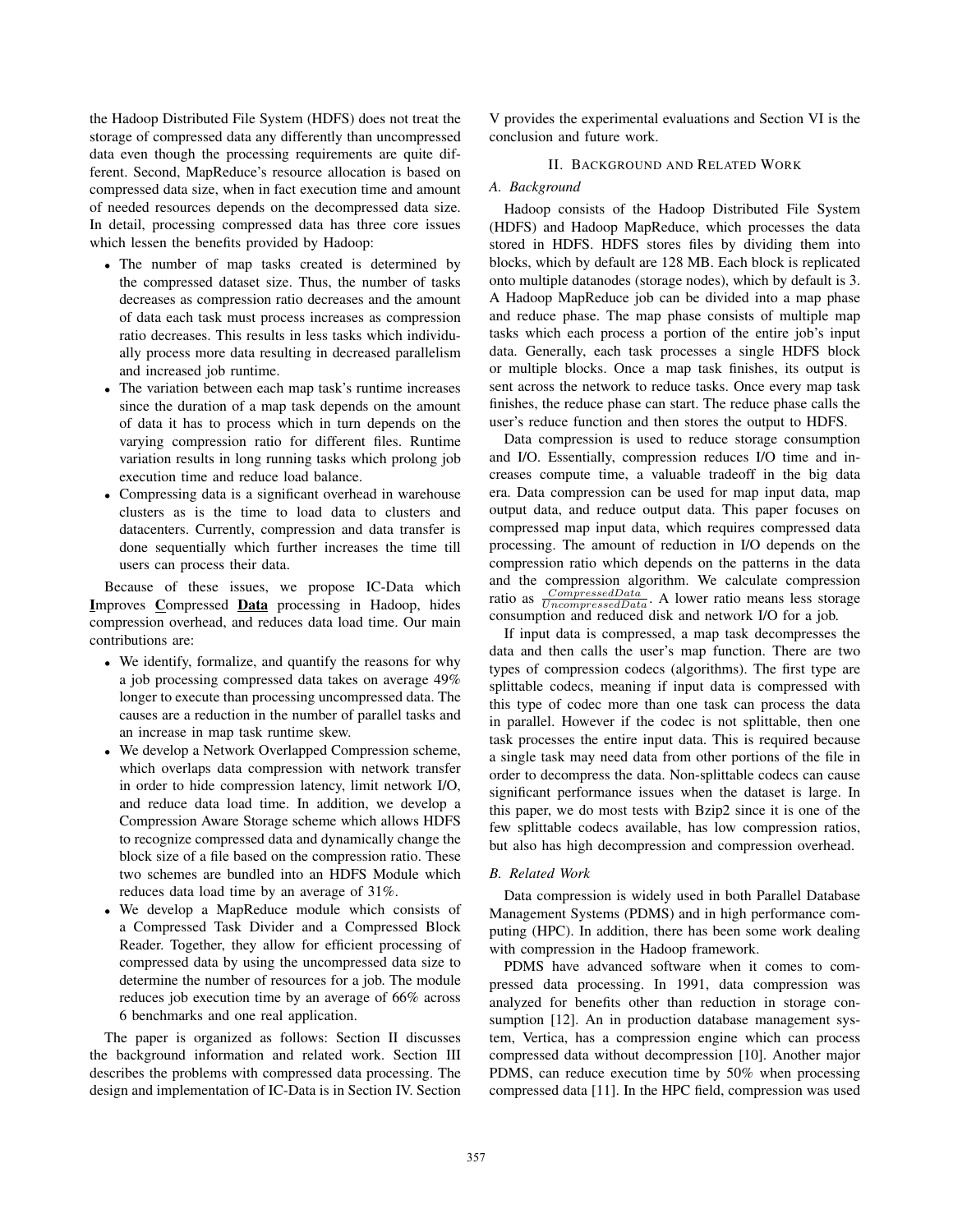to limit network I/O by utilizing idle CPU resources [13]. Another work interleaved data compression with I/O to hide the compression overhead for HPC systems [14].

Compression in Hadoop has achieved lesser attention than its PDMS and HPC counterparts, but there have been few works. One research group analyzed the impact of data compression on power savings [15]. They showed how the ratio of input to intermediate to output data can affect the benefits of compression and how compression ratio should be considered when deciding to compress data. Another work compared the overall performance of Hadoop and PDMS [11]. They mention that Hadoop's compressed data processing was much worse than PDMS's, but the reason for the degradation was not discussed. Facebook created an Optimized Row Columnar (ORC) file format partly to improve compressed data processing [16]. This work is designed for structured data and runs on Hive, which focuses on data queries [17]. Our work focuses on Hadoop, meaning large scale scientific and data analytic jobs. However, the newly identified problems still exist in Hive even with ORC files since Hive uses HDFS, where the issues discussed in the next section stem from.

## III. PROBLEMS WITH COMPRESSION IN HADOOP

In order to better understand the problems associated with compressed data processing, we present a simple mathematical model and then quantify the performance issues.

TABLE I: The mean and standard deviation of compression ratios (2nd and 3rd column). Amount of uncompressed data (MB) processed based on amount of compressed data read (4th and 5th column).

| File Type | Mean  | Std Dev. | 128MB                | 256MB                   |
|-----------|-------|----------|----------------------|-------------------------|
| Fatsa     | 0.253 | 0.018    | $472.10 \div 544.16$ | $942.21 \times 1077.25$ |
| Log       | 0.172 | 0.069    | 530.81 = 1256.40     | 1061.27 - 2495.21       |
| CSV       | 0.212 | 0.065    | 461.42 - 871.96      | 922.84 = 1741.92        |

#### *A. Formulating the Compression Problem*

We present the issues with current compressed data processing using a simple model. Suppose there exists a job which needs to process f amount of uncompressed data. In addition, assume the data is stored compressed with a compression ratio c, where the ratio is calculated as in Section II. Lastly, suppose the amount of compressed data distributed to each task is  $a$ , which is often equal to the HDFS block size.

The number of tasks, t, will be equal to  $\frac{cf}{a}$  since  $c * f$  is the amount of compressed data stored and each task receives the same amount of data.  $\lambda$  is the time it takes to process a given amount of data and equals  $\frac{TimeTo Process}{AmountOf Data Proceed}$ . The denominator is the processing amount (decompressed data size). We make an assumption that  $\lambda$  is constant for a single job. In actuality,  $\lambda$  varies based on node hardware or cluster utilization.  $\lambda$  is constant to ensure all causes of suboptimal performance is due to compressed data processing. Generally,  $\lambda$  is larger for CPU bound jobs than I/O bound jobs.

We define  $S(t)$  as the sum of the latency required to schedule/create  $t$  tasks and it is a constantly increasing function with the number of tasks. Lastly, jobs can execute in iterations when the number of available resources,  $r$ , is less than the number of tasks, t. We calculate the number of iterations as  $\lceil \frac{t}{r} \rceil$ , where r



Fig. 1: Relationship between compression ratio and block size.

can be represented as the number of map slots available [18]. The duration of each map task will then be λ· *decompressed*  $size = \lambda \cdot \frac{f}{cf/a} = \frac{\lambda a}{c}$ . Using  $t = \frac{cf}{a}$ , the total map phase time is represented in Equation 1.

$$
\lceil \frac{cf}{ra} \rceil \cdot \frac{\lambda a}{c} + S(cf/a)
$$
 (1)

Equation 1 captures the following relationships:

- 1) As compression ratio decreases, it leads to a longer processing time for each task and a decrease in the amount of parallel tasks. But also there are benefits, the number of iterations will decrease and the scheduling and task creation delay will decrease.
- 2) The impact of compression ratio can be offset by adaptively altering the amount of data given to each map task, a. For example, a task receiving data of low compression ratio should receive less data so that the uncompressed size is not too large for a single task.

Table 1 shows how tasks assigned different types of compressed data can process a much larger amount than they read due to decompression. The data was randomly selected from multiple sources including the 1000 Genome Project [19]. The fourth and fifth columns show the decompressed data size of 128 MB and 256 MB compressed blocks respectively. Each entry in the fourth and fifth column represents a range of one standard deviation from the mean compression ratio, which in a normal distribution would be the middle 68% of the data. A single task assigned a 128 MB block could actually call the user's map function on up to 1256 MB of data and up to 2495 MB of data for 256 MB blocks.

Figure 1 shows job runtime with different compression ratios and block sizes. The blue region in the figure (execution time less than 500 seconds) decreases in size as compression ratio decreases, and completely vanishes for the best compression ratio (.05). Thus, the best compression ratio providing the smallest storage consumption is not optimal for compressed data processing.

Another trend is the effect of block size on compressed data. Based on the sampled data in Table 1, a 0.24 compression ratio is a common value in real world text files. But referring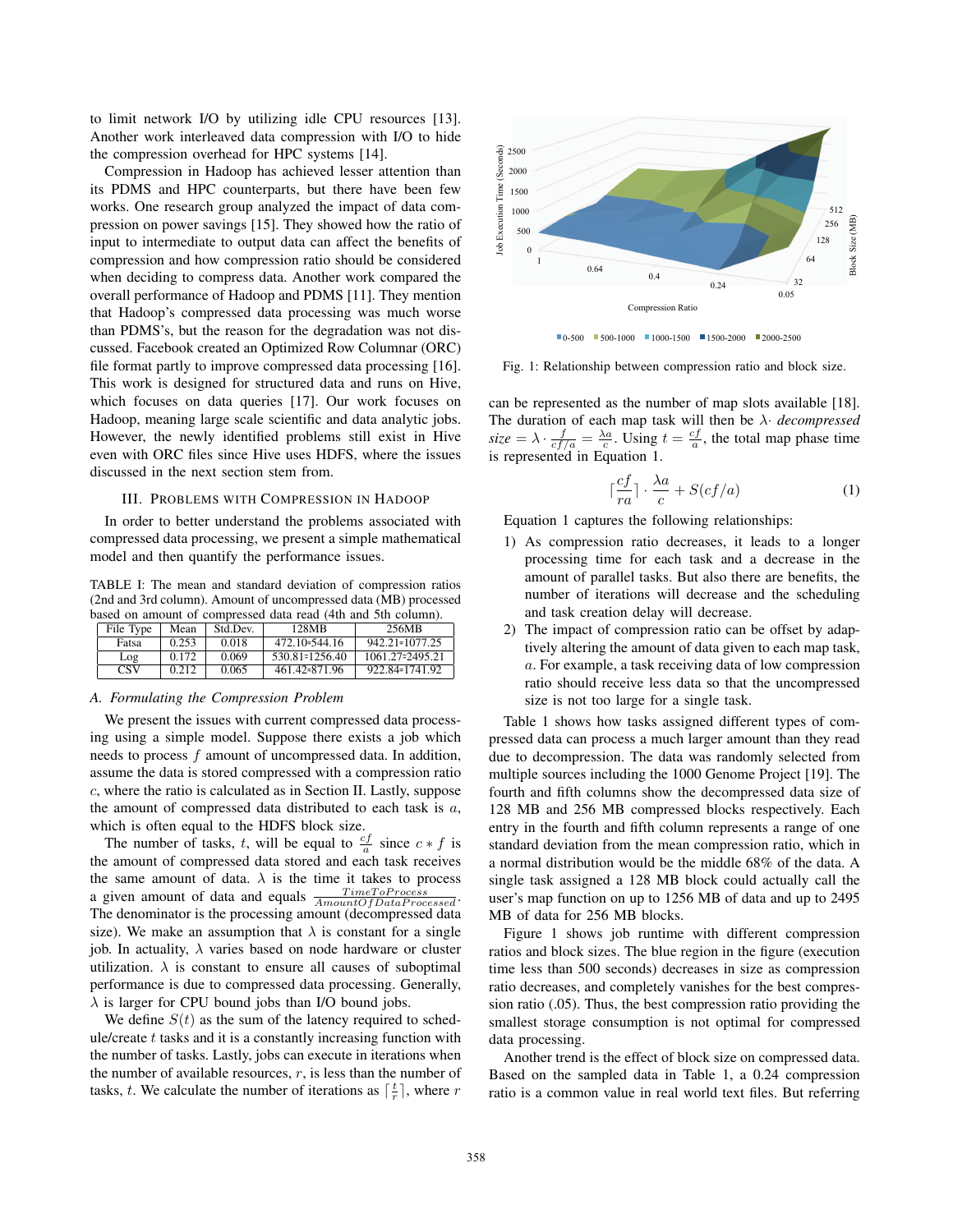to Figure 1, when using the default block size of 128 MB with a 0.24 compression ratio, the execution time is 4x longer than the shortest runtime. But with a smaller block size of 32 MB, the execution time is the shortest out of all runs. Thus, Hadoop does not capture the potential performance improvement provided by compressed data. Performance seems to be better for uncompressed data (compression ratio of 1) than most of the compressed data runs, but this is because the reduction in disk and network I/O is being masked by the reduction in parallel tasks. In order to design and implement an improved compressed data processing scheme, we first quantify the current causes of the degraded performance.

# *B. Parallelism*

Hadoop MapReduce deploys a key technique which has allowed it to become widely used as a parallel programming framework. It allows an application to be automatically parallelized by Hadoop with minimal work from the user. When processing compressed data, the parallelization is not adequate because Hadoop allocates too few resources.

The number of tasks for a job directly depends on the amount of input data. A large job will have many tasks executing concurrently while a small job will have a few tasks. Most warehouse clusters, such as those at Facebook and Yahoo, have more than 80% of their data set sizes on the order of gigabytes and around 50% of the input data is on the order of megabytes [20]. When compressing datasets of these sizes, the amount of data on-disk will decrease. Thus when processing this data, the number of tasks created, which depends on the on-disk length, will decrease. However, the amount of data which will be processed is the same before and after compression. Although there will be less tasks, each task will process more data than it reads since the data must be decompressed before processing. This results in less tasks which each process more data resulting in a reduction in parallelism.

Figure 2 shows the individual map task time for each task in a Wordcount job which processes 3 GB of uncompressed data. For the uncompressed data run, there are 39 tasks (shown in black) each reading and processing 128 MB worth of data. After compressing this data with Bzip2 and achieving 5x reduction in storage consumption, we ran the application again which resulted in 9 tasks (shown in red). This is a 4x reduction in parallelism. The data amount given to each task remained the same as the uncompressed data run. Each task processed more than 500 MB of data and total map phase time increased by a factor of 2.4. The parallelism issue occurs because task creation is based on on-disk data size not uncompressed data size.

## *C. Map Task Skew*

A well known issue when processing data in MapReduce is the variation in task execution time (map task skew). Often, such variation prolongs job runtime and leads to straggling tasks [1]. This problem arises based on faulty hardware, low performing hardware, data skew, and crossrack traffic [18].



Fig. 2: The execution time for each task.

The issue also arises when processing on heterogeneous hardware [21]. We found that map task skew also arises when processing compressed data but at an even greater magnitude. For example, if a task is running on a node with low performing hardware and is processing compressed data, the runtime will be further prolonged since processing compressed data causes a task to process a larger data amount than normal.

In addition to these known causes of map task runtime variation, there are two new causes of variation which only arise when processing compressed data. First, if there are multiple files with different compression ratios as shown in Table 1, a task's runtime will depend on which file's data it receives since the decompressed data size will vary as in columns four and five. Second, slight variations in the amount of compressed data given to each map task can result in large variations in map task time.

Referring back to Figure 2, there is over a 300 second difference (longest task minus shortest task) in runtime for the compressed data run while only about 150 second difference for the uncompressed run. In this case, the variation is caused by slightly different amounts of data given to each map task. For example, suppose a task receives 20 MB less data than all the other tasks, then it will process 100 MB less data since there is a compression ratio is 0.2 for the data in Figure 2. This slight variation in task input data reduces load balance and increases the application runtime since the reduce phase can only start until after the last map task finishes.

One solution to solve map task skew distributes the data that is left to process of a straggling task to other tasks [22]. This solution cannot work when processing compressed data since when processing compressed data, a task must decompress the data in the same granularity in which it was compressed. For example, if each HDFS block was compressed individually, then the decompression must occur on each block and cannot be split arbitrarily within a block. Because of this, other tasks cannot simply start processing a straggling task's data without decompressing the entire block. This can waste both CPU and network resources, and thus it would be more advantageous if a method can detect compression ratio and task input amount variation before tasks are scheduled.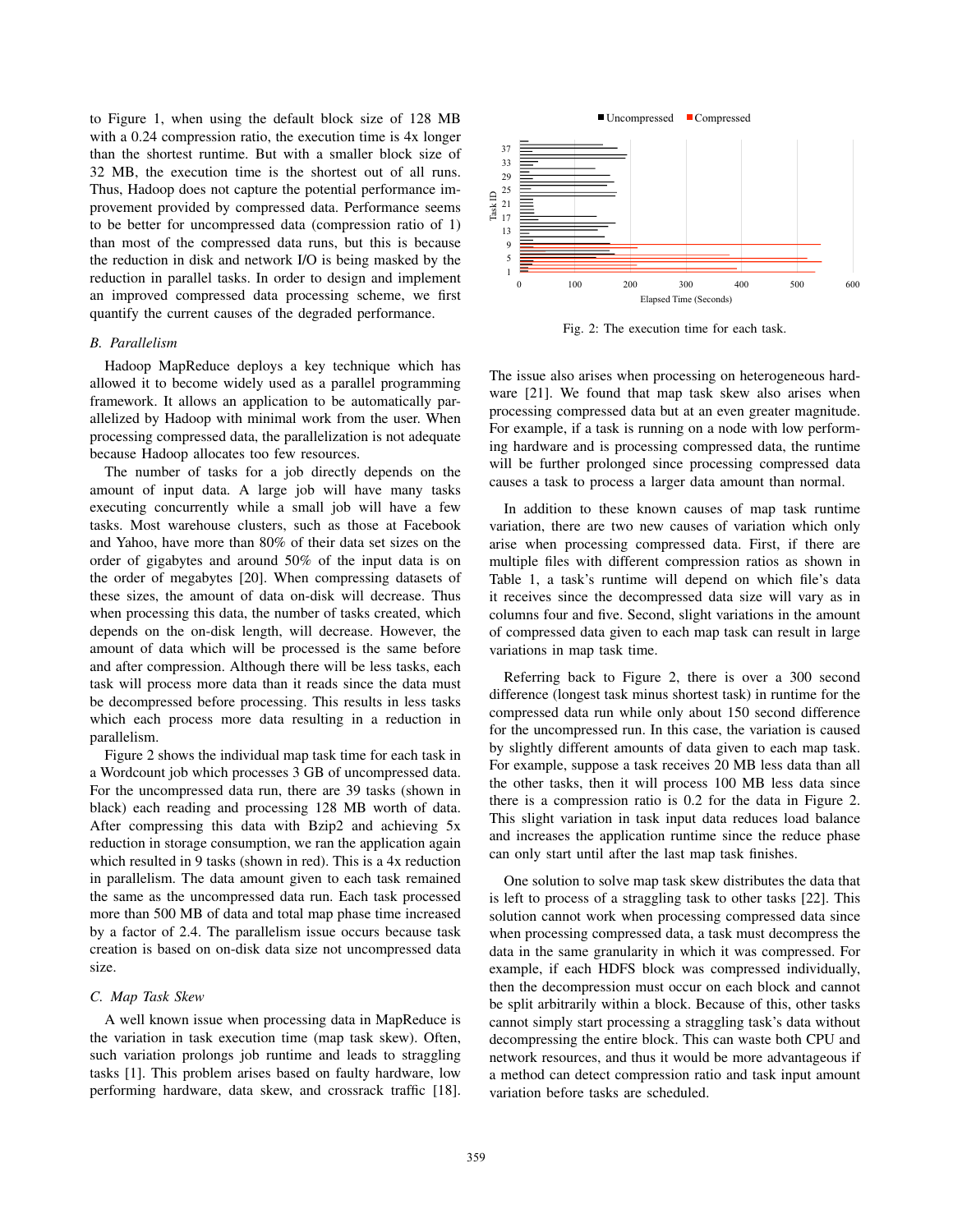

Fig. 3: Design of IC-Data contains two modules in gray and brown. Bold text represents the new techniques provided by IC-Data.

## *D. Compression Overhead and Data Load Time*

The time to load data into a cluster is worth decreasing because it determines how quick users are able to run their applications. Data is often transferred between clusters within the same datacenter as well as between datacenters. For example, one of Facebook's clusters receives 30 TB of data everyday and thus is bottlenecked by network. In addition, the cluster compresses the data after it has been stored on disk incurring compression overhead [23]. Long load times can be mitigated by compressing the data, but currently compression and data loading are considered separately and done serially. By compressing data either before or after the data is loaded, the compression overhead is not hidden and is costly [11].

# IV. IC-DATA DESIGN AND IMPLEMENTATION

We present the design of a compression processing scheme, IC-Data, which consists of the HDFS Module and MapReduce Module, shown in Figure 3. The HDFS module provides two new methods to store data into HDFS and the MapReduce module provides two components to improve compressed data processing. Overall, the HDFS Module seeks to improve how compressed data is stored, so when the data is processed the MapReduce Module can use the modified storage layout to help decrease job runtime. Besides the performance goals, we abstract the complexity of IC-Data from the user.

# *A. HDFS Module*

The HDFS module provides two new methods of data storage, Network Overlapped Compression (NOC) and Compression Aware Storage (CAS). Previously both compressed and uncompressed data were stored the same way. NOC compresses data while being loaded into HDFS. CAS improves storage of data that has already been compressed at a remote destination by dynamically changing the HDFS block size. The methods are differentiated based on file extension.

NOC and CAS have two design components which will alleviate the issues described in Section III. First, NOC and CAS increase parallelism by not reducing the number of HDFS blocks when the data is compressed. Second, they allow for constant decompressed data size, meaning that all blocks, possibly belonging to different files, when decompressed will have an equal size. This allows each task to process a constant amount of data, thus eliminating the issues of individual tasks



Fig. 4: The Network Overlapped Compression (NOC) design.

processing large amounts of data and map task skew caused by compressed data..

*1) Network Overlapped Compression (NOC):* Network Overlapped Compression (NOC) compresses data during data loading by interleaving compression with network transfer. It uses the overhead of replicating blocks to multiple datanodes to hide the compression latency. By overlapping compression with block transfer, the network traffic caused by loading large amounts of data and disk I/O is reduced.

When a file is loaded into HDFS, the file is divided into multiple blocks which are transmitted using 64 KB packets in a pipeline fashion to multiple datanodes for the purpose of fault tolerance. Typically, the data is not modified in the pipeline and is simply copied from node to node. NOC compresses the data, while in the pipeline.

For example, Figure 4 explains NOC. Here, the second datanode in the write pipeline decides to compress the block because it has available resources. Thus, for every packet of the block the second datanode receives, it compresses the packet. The Packet Modifier is responsible for modifying the packet with the compressed data as shown in Figure 4. The second datanode then writes the compressed data to its disk. The third node detects the compressed data and reads a shorter amount than the original packet length. The third node can simply write the smaller amount of data to disk resulting in a reduction in disk I/O without the compression overhead. The second datanode, also sends a modified ack message to the first datanode to notify that the block has compressed replicas.

NOC hides compression overhead and reduces data load time in two ways. First, compression occurs in parallel with other packet transfers and writes to disk. Second, after compression all nodes further in the pipeline will have reduced network transfer and disk I/O time, or in other words the benefits of compression trickle down to nodes deeper in the pipeline. NOC provides two features to improve processing of compressed data.

First, it allows the decompressed data size for each map task to be equal to the original HDFS block size since each block is compressed individually. For example, a datanode decides, based on resource utilization, to compress data on the first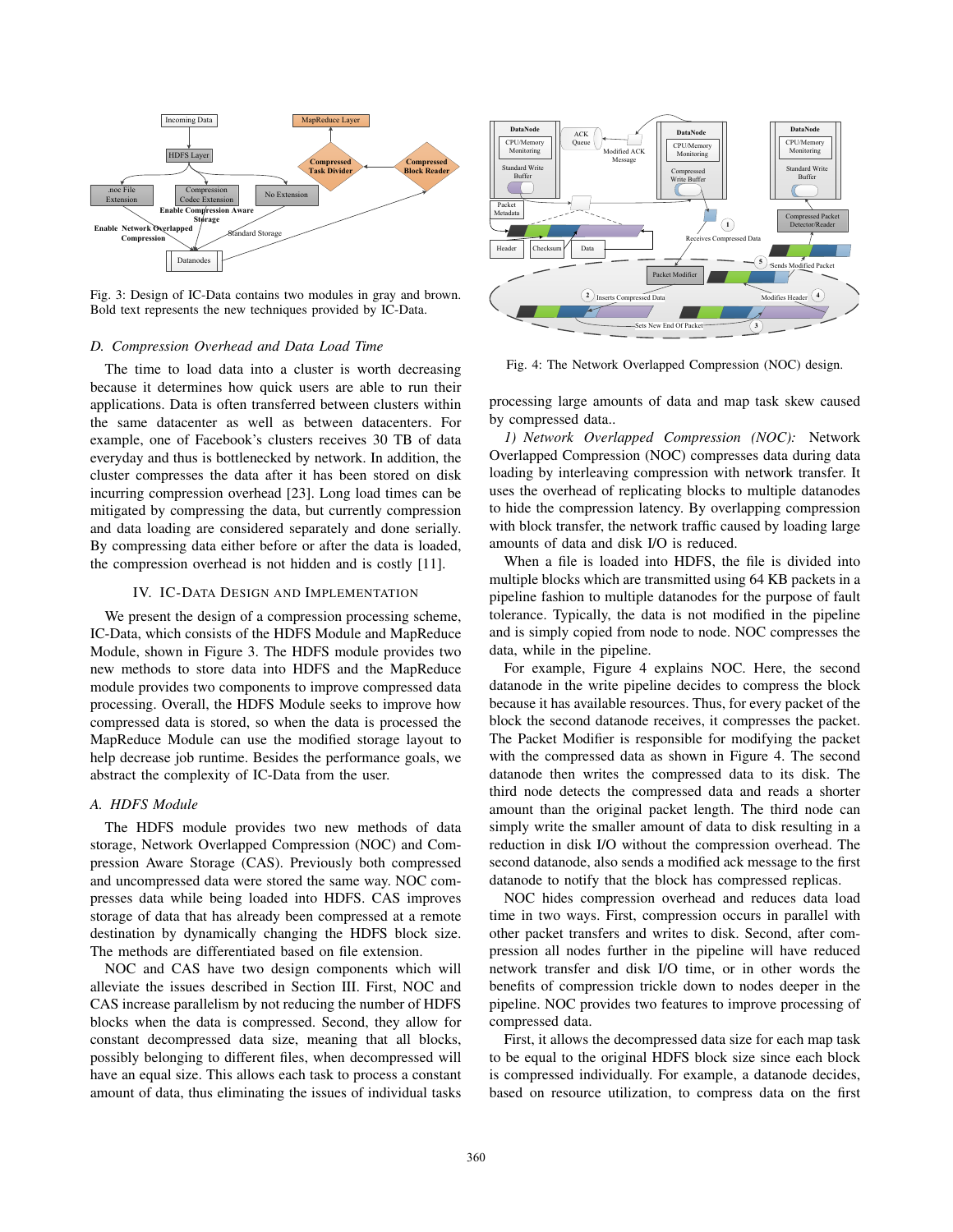

Fig. 5: The Compression Aware Storage (CAS) consists of a compression ratio calculation phase (1), block size calculation phase (2), and a stream modifying phase (3).

packet it receives for a block. If it decides to compress, all packets for the block will be compressed. Thus when the block is decompressed, the size must equal the original block size. However, the on-disk (compressed) length of the block will be smaller than the original block size.

Second, NOC maintains parallelism. Unlike standard compression where the number of blocks decreases when the data is compressed, NOC will have the same amount of blocks as the uncompressed data but each block will be smaller. The parallelism issue is improved since compression does not decrease the amount of blocks and thus there is more opportunity to divide work between tasks.

Although NOC compresses data packet by packet, the overall storage reduction remains the same as normal compression. This is because after 128 KB buffer sizes compression ratio does not improve significantly [24]. We fill this buffer size by increasing the default packet size from 64 KB to 128 KB.

*2) Compression Aware Storage (CAS):* Currently, HDFS does not differ in how it stores compressed data. Due to the strong coupling between HDFS and Hadoop MapReduce, how the data is stored greatly affects the job execution time when the data is processed. Thus, in order to reduce the job execution time when processing compressed data, we modify how compressed data is stored in HDFS.

The drawback of NOC is that it can only be applied to data which is not compressed. Often times data being loaded is already compressed. Receiving compressed data is common since transferring compressed data decreases data load time. Compression Aware Storage (CAS) serves the purpose of efficiently storing data which already arrives compressed in HDFS. Because of the difference in processing requirements for the two types of codecs, CAS stores data compressed with splittable and non-splittable codecs differently.

As shown in Figure 5 for splittable codecs, CAS decreases the block size dynamically based on a sampled compression ratio. CAS modifies the stream of data packets before the packets reach the datanodes. In Step 1, CAS copies the compressed data portion of several packets in the data queue into the decompression buffer. Then, CAS decompresses the data in order to calculate the compression ratio. Once calculated, the compression ratio contributes to the average file compression ratio. To minimize decompression overhead, CAS uses the packet's wait time in the data queue to overlap with



Fig. 6: The compressed data length (in gray) and uncompressed data length (gray plus blue) and decompressed size variation (striped) is shown for different schemes.

decompression. CAS could continue copying more packets in order to more accurately calculate the file's compression ratio but incur a larger overhead, or the process moves to Step 2.

Step 2 consists of a simple metric to calculate the new block size based on a given compression ratio. In order to keep a constant decompressed data size, the block size must decrease by an amount dependent on the compression ratio. Specifically, the new block size is calculated as *old block size* ∗ *compression ratio*. If the sampled compression ratio is accurate, when this block is decompressed for processing the uncompressed size will be approximately equal to *old block size*. In order to guard against the new block size being too small and resulting in short reads, the Dynamic Block Size Calculator contains a *threshold* which when crossed the *old block size* used in the calculation will increase by a power of two. After the new block size is calculated, it is sent to the Packet Stream Modifier.

The Packet Stream Modifier injects an end of block packet when the block boundary has been reached. Instead of using the *old block size* for injecting an end of block packet, the Packet Stream Modifier contains a counter of how much data has been sent to the datanodes. Once the counter has reached the new block size, the Packet Stream Modifier injects an end of block packet earlier than normal in order to signal to downstream datanodes the end of the block has been reached.

For non-splittable codecs, CAS stores the entire compressed file into one block. Since this compressed file will be processed by one task, the task will be able to process the entire file locally. If the file was broken into multiple blocks, then the single task will have to connect to multiple nodes in order to remotely read the data causing network overhead. Fault tolerance is maintained since CAS only reduces the number of blocks to one but not the number of replicas.

CAS increases parallelism by reducing the block size which increases the number of blocks for a file and thus provides more opportunity to divide work between tasks. It also provides approximate decompressed size by using compression ratio to determine block size.

Figure 6 describes how the different compression/storage mechanisms compare in terms of decompressed size of a single block. The gray blocks represent the on-disk (compressed) length. The blue plus gray block represents the uncompressed size. The striped block represents the variation in decompressed size which can be caused by different compression ratios between files. NOC allows the decompressed size to be constant, while CAS causes some variation due to inaccurate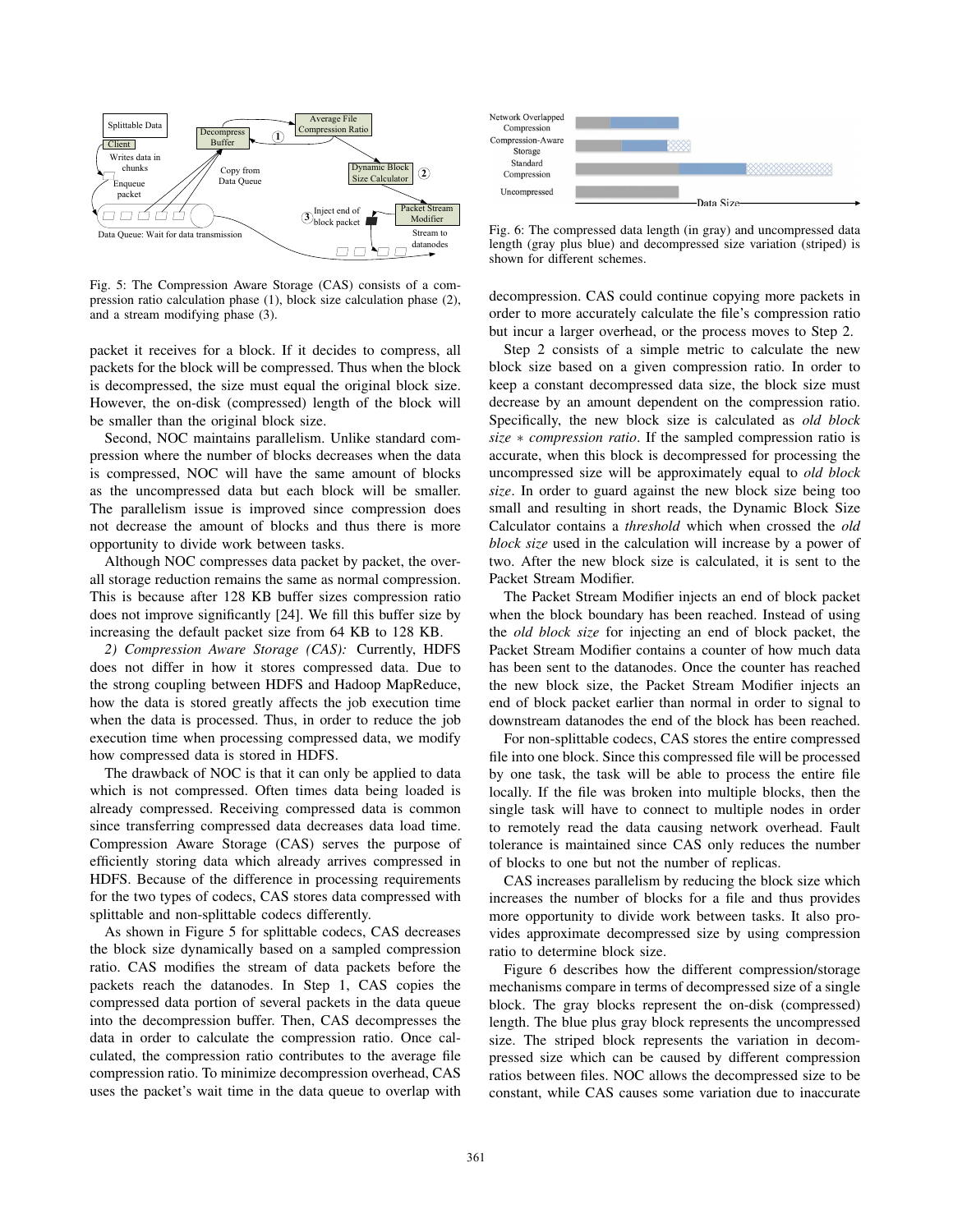

Fig. 7: The MapReduce Module design.

compression ratio sampling. Standard compression, by storing the compressed data in one full block, has a large decompressed size as well as a larger variation. NOC and CAS can cause a single file to have blocks of different on-disk sizes. The MapReduce Module abstracts the complexity created by varied block lengths and improves resource allocation when processing compressed data.

# *B. MapReduce Module*

The MapReduce Module contains two components, the Compressed Task Divider and Compressed Block Reader. The former modifies the number of tasks (resources) by using the uncompressed data size instead of traditional compressed data size to determine the number of tasks for a job. It also detects the type of compression mechanism, NOC, CAS, or standard, in order to improve parallelism. The latter supports the Hadoop I/O API for reading blocks of varied lengths.

*1) Compressed Task Divider:* Compared to traditional Hadoop which packs as much on-disk data that fits into a split, the Compressed Task Divider packs as much uncompressed data into a split. As shown as the first layer in Figure 7, the gray block is the compressed data size and the blue block plus the gray block is the uncompressed data size. A split is the amount of data assigned to a task. Standard Hadoop would fit as much of the gray blocks into a single split, which would lead to two splits (two tasks) of large, varying decompressed size. Instead, we pack as much uncompressed data (gray plus blue) into 4 splits (4 tasks) in Figure 7. This results in a constant and user-tunable (changing split size) data processing amount for each task. In this way, the Compressed Task Divider allocates sufficient resources.

In order for the Compressed Task Divider to use the uncompressed data size, the data must be stored with NOC

or CAS. The Compressed Task Divider simply assigns tasks to a single gray block which would typically be much less than the default 128 MB split size. During execution, each task will read an amount equal to the gray block size and process an amount equal to gray plus blue. The value of NOC and CAS for processing data comes from their assurance of a constant (NOC) or approximate (CAS) decompressed data size, which would be the gray plus blue blocks. In addition by not reducing the number of blocks after compression (gray blocks), there will be the same number of parallel tasks as the uncompressed data.

The Compressed Task Divider also allows for increased parallelism by detecting data stored with NOC. Since NOC compresses each block individually, each block can be decompressed without needing data in another block. Thus, NOC allows all compressed data to be splittable for all codecs. Gzip, which is also used by Facebook [24], is a non-splittable codec but can now be split and processed in parallel. In order to split data that is from a non-splittable codec, the Compressed Task Divider ensures each split contains all the data from a single compressed block. This allows a job to have its data decompressed in parallel and thus increase overall parallelism.

*2) Compressed Block Reader:* The Compressed Block Reader supports the Hadoop I/O API for NOC and CAS because they cause varying compressed (on-disk) block lengths. HDFS is designed such that blocks for the same file should have the same size except for possibly the last block in the file. In addition, tasks are assigned to data based on the assumption each block is of constant size. In order to circumvent this assumption, the Compressed Block Reader provides the allusion that the blocks stored using NOC and CAS are constant sized.

As shown in Figure 7 in the Compressed Block Reader layer, in order to put compressed data into the decompression buffer, two file pointers are created. The File Local Pointer presents a logical uncompressed view of the file. In this view, each block (pictured in different colors) has a constant size and is uncompressed. If a seek for a particular offset in the file occurs, the Local File Pointer is redirected to the initial offset of the block which contains the desired file offset. Thus, the File Local Pointer supports seeks between different blocks of a file and hides the complexity of varied block lengths.

To read data, the Local File Pointer is set to the initial offset of the block which needs to be read. Then, a Local Block Pointer is created to fulfill the request. A Local Block Pointer is aware of the compressed data length of the block and is used to point to the compressed data bytes. The Local Block Pointer has two main responsibilities. One, it has to update the Local File Pointer once the whole block has been read. Second since the initial request came in terms of the uncompressed file view, it has to translate the end and start offsets from the initial request to match the compressed block length.

In the Data Fetch layer, the Local Block Pointer sends the corrected start and end offset to the Packet Sender. This will correctly reduce the amount of packets which will be sent and potentially also reduce network I/O if the request was a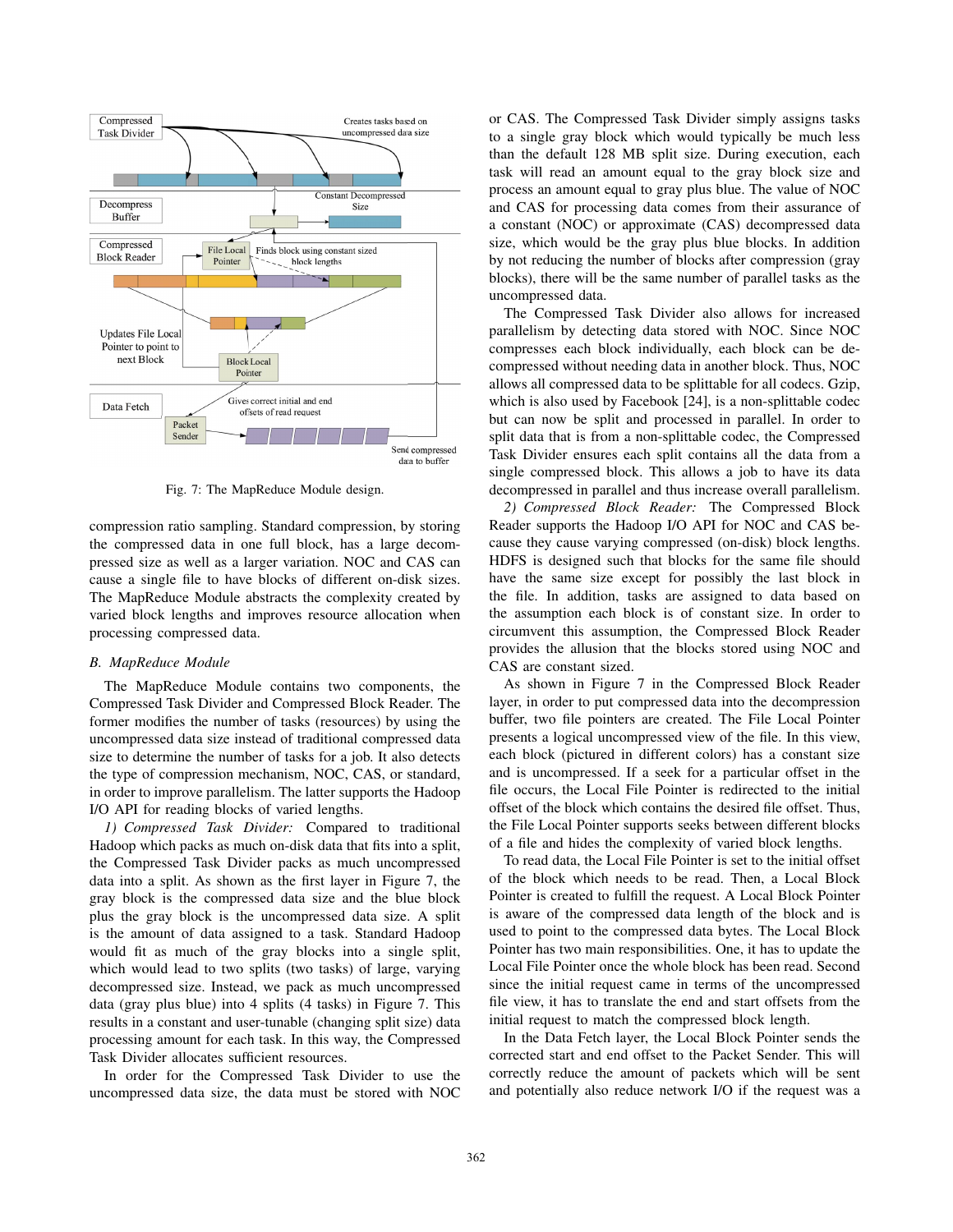

Fig. 8: The performance comparison between NOC, CAS (1 iteration), uncompressed, and standard compressed data processing is shown by the four bars which correspond to the left axis. Storage savings of NOC compared to uncompressed (U.C) for each application's dataset is shown by the yellow line which corresponds to the right vertical axis. The higher this value the more storage savings.

remote read request. Once in the decompression buffer, the data is decompressed and processed by the map task.

Overall, the MapReduce Module provides three features which improve how Hadoop processes compressed data. First, it allows tasks to be assigned based on uncompressed data instead of compressed data thus ensuring a sufficient number of parallel tasks for a single job. Second, it allows all compressed data to be split and processed in parallel. This also increases the number of codecs which are reasonable to use with Hadoop. Third, it abstracts the complexity of varying block lengths.

## *C. Implementation*

IC-Data was implemented in the latest Hadoop release Hadoop-2.6.0. File type detection, packet modification, packet stream modification, varying packet sizes, compression buffers, decompression buffers, and compression ratio calculation were the major components which needed to be added for the HDFS module. This required modifications in *DFSOutput-Stream*, *PacketReceiver*, *BlockReader*, and *DFSInputStream* java classes. For the MapReduce Module, the Compressed Task Divider was implemented in *FileInputFormat* and Compressed Block Reader's two pointer types were implemented in *BlockReader*, *BlockSender*, and *DFSInputStream* classes.

# V. EXPERIMENTAL EVALUATION

We will examine the overall performance improvement using IC-Data and examine the efficiency of NOC and CAS as well as the reduction in data load time. Lastly, we will evaluate the improvements in parallelism and map task skew.

All experiments were conducted on a 42 node Sun Fire Linux Cluster. Each node has a 2.3GHz Opteron quad-core processor, 8GB memory, and a 250 GB 7200 RPM SATA hard drive. All nodes are connected through a gigabit ethernet connection. All tests were done with Hadoop YARN enabled.



Fig. 9: The performance for different codec types running Terasort.

#### *A. Overall Performance Improvement*

In order to analyze the performance benefits of IC-Data, we compare its performance against processing uncompressed data and processing standard compressed data. Comparing against uncompressed data shows that users can achieve storage savings without sacrificing performance, unlike before.

We compare the performance against 7 different benchmarks. Wordcount and Grep are I/O and CPU intensive respectively. Inverted Index, Ranked Inverted Index, Sequence Count, and Term Vector come from the Puma Benchmarks and were chosen because they are similar to real data intensive applications which might run at data warehouses [25]. They also have slightly different input data formats, thus lending to different compression ratios and a thorough performance analysis. Lastly, Cloudburst, a Bioinformatics application, was tested to understand the performance on Fatsa file formats. The input data sizes were roughly 40 GB and exhibited 4x to 7x storage savings depending on dataset. For most runs, the compression codec used was Bzip2 since it is one of the few codecs which allows input data to be split into multiple tasks.

In Figure 8, NOC reduces on average job execution time by 66% compared to standard compressed data processing. When compared to uncompressed data, it reduces runtime by 14% and allows 5.6x less storage, as can be seen from the yellow line graph which corresponds to the right vertical axis of Figure 8. This allows users to achieve *both* performance and storage savings unlike standard compression. CAS achieves similar results. The performance advantage is more significant for CPU intensive applications since they benefit more from the improved parallelism provided by IC-Data. Although the parallelism for both IC-Data and uncompressed is the same, the benefits of less network and disk I/O outweigh the overhead of decompression. However for Cloudburst, IC-Data performs slightly worse, which we believe is due to the binary file format the input data is in. Using a compression codec with less CPU overhead than Bzip2 should provide improvements.

Figure 9 shows the improvement in processing data from the two codec types while running a sorting benchmark. Splittable NOC and CAS provide a 35% reduction in execution time compared to splittable standard. Non-splittable CAS does not provide much improvement even though it provided 100% local reads. This is because the remote reads for non-splittable standard do not provide a significant overhead compared to the decompression overhead. Even though 60% of the data is read remotely for non-splittable standard, performance doesn't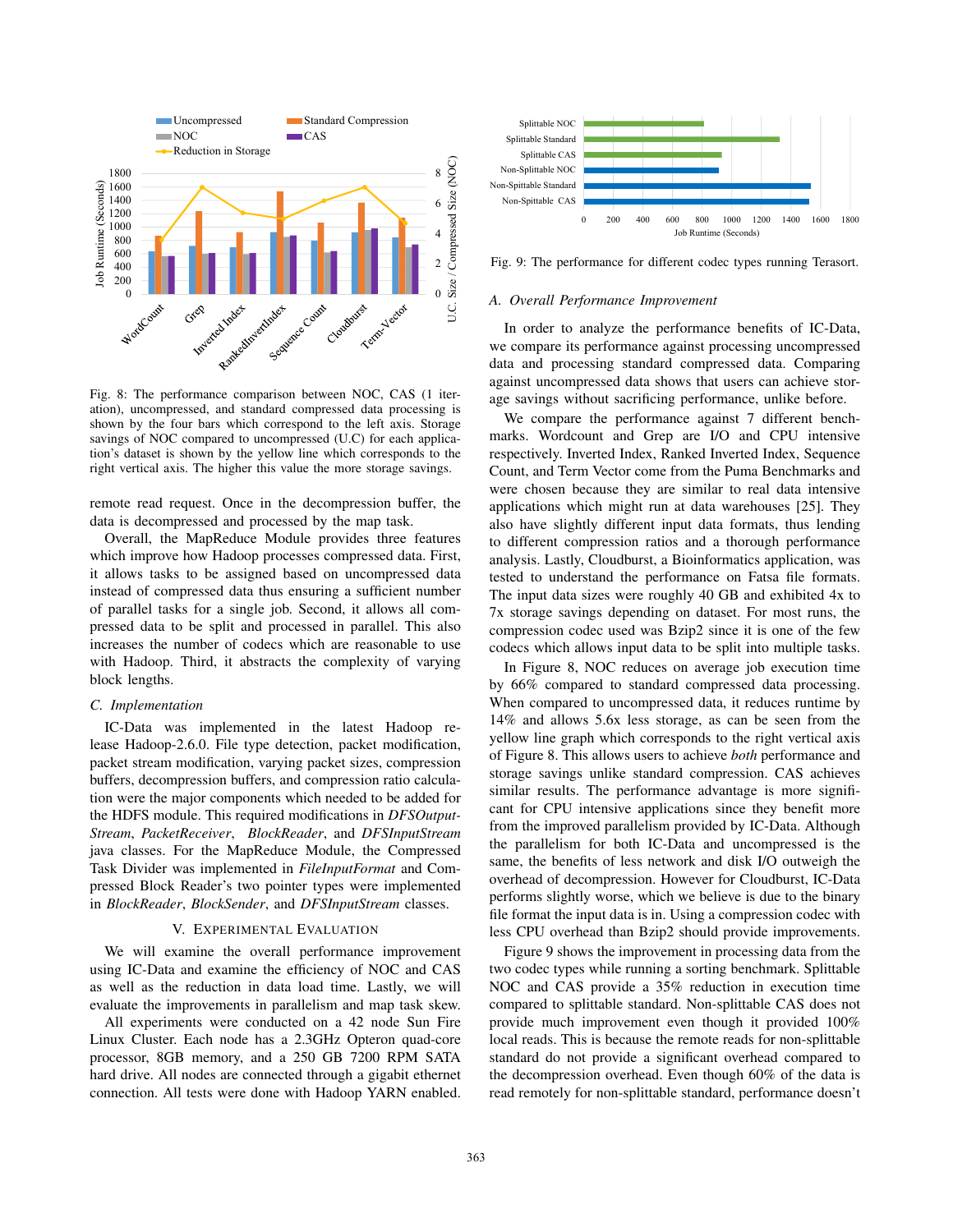

Fig. 10: Improvements in data load time for NOC data.



Fig. 11: The efficiency and accuracy of CAS for different iterations.

suffer. Thus, when processing compressed data the priority for achieving local reads should be less than the priority of running jobs on nodes which can provide high decompression speeds.

## *B. Improvements in Data Load Time*

We tested NOC using three compression codecs to measure data load time in Figure 10. Bzip2 has the most overhead, followed by Gzip, and with the least overhead but also least compression ratio is Snappy. Besides using NOC with three codecs, we also measured load time for the original uncompressed 40 GB file and the time to compress the data with Gzip and then load the data serially (compress + load), which is the current data loading technique.

Overlapping compression with data transfer using NOC provided on average a 31% improvement from the conventional compress+load. Snappy was able to beat the time to load the uncompressed data. Since Snappy has faster compression times, it was able to hide all the latency associated with data compression using the reduced disk and network I/O and reduced storage size to 48% of the original 40 GB file.

*1) Compression Aware Storage Efficiency:* CAS can be measured using two metrics, accuracy and efficiency. Accuracy is the percent error between the sample compression ratio and the file's actual compression ratio. The sampled ratio can be made accurate by decompressing more packets, but the overhead increases with the number of decompressed packets.

Figure 11 shows the data load time for different numbers of sampling iterations (the number of packets decompressed). The test was conducted on a 40 GB taken from the log data also shown in Table 1. The data loaded was compressed with Bzip2. From the figure, an iteration of 0 represents standard



Fig. 12: The scalability of the compression techniques.



Fig. 13: Normalized job runtime for different ratios and block sizes.

data loading without CAS measurements. With a 3% increase in runtime, CAS can get within a 22% error using one iteration. It can get within a 8% error while incurring a 17% increase in load time. A lower percent error results in less map task skew and improved load balance.

# *C. Improved Parallelism*

In Figure 12, we tested a CloudBurst job processing 40 GB of data with a 0.2 compression ratio. Standard compression processing does not decrease in runtime after 8 nodes, while both NOC and uncompressed data processing continue to decrease in runtime. Hadoop YARN allows an upper bound on how many resources can be allocated on a single node simultaneously. Thus, when the number of required resources is greater than the number of available resources the tasks must wait and thus more nodes provide improvement. After 8 nodes, the amount of available resources was already larger than the amount of needed resources for the standard compressed data and thus more nodes didn't provide improvement.

When the number of nodes was only 4, NOC and uncompressed still performed better than standard compression even though there were a large number of tasks which had to wait to be scheduled. This occurs for two reasons. First, the amount of intermediate data per task is larger for standard compression. Since each task processes a larger amount of data, it must write a larger amount of intermediate data. This large amount of intermediate data requires a single task's internal buffer to fill multiple times resulting in multiple spills to disk. NOC and uncompressed will have less spills per task.

Second, map phase is overlapped with data shuffling to the reduce tasks. Although the reduce phase cannot start until the last map task finishes, the completed map tasks can have their intermediate data sent to the reduce tasks. Since each task